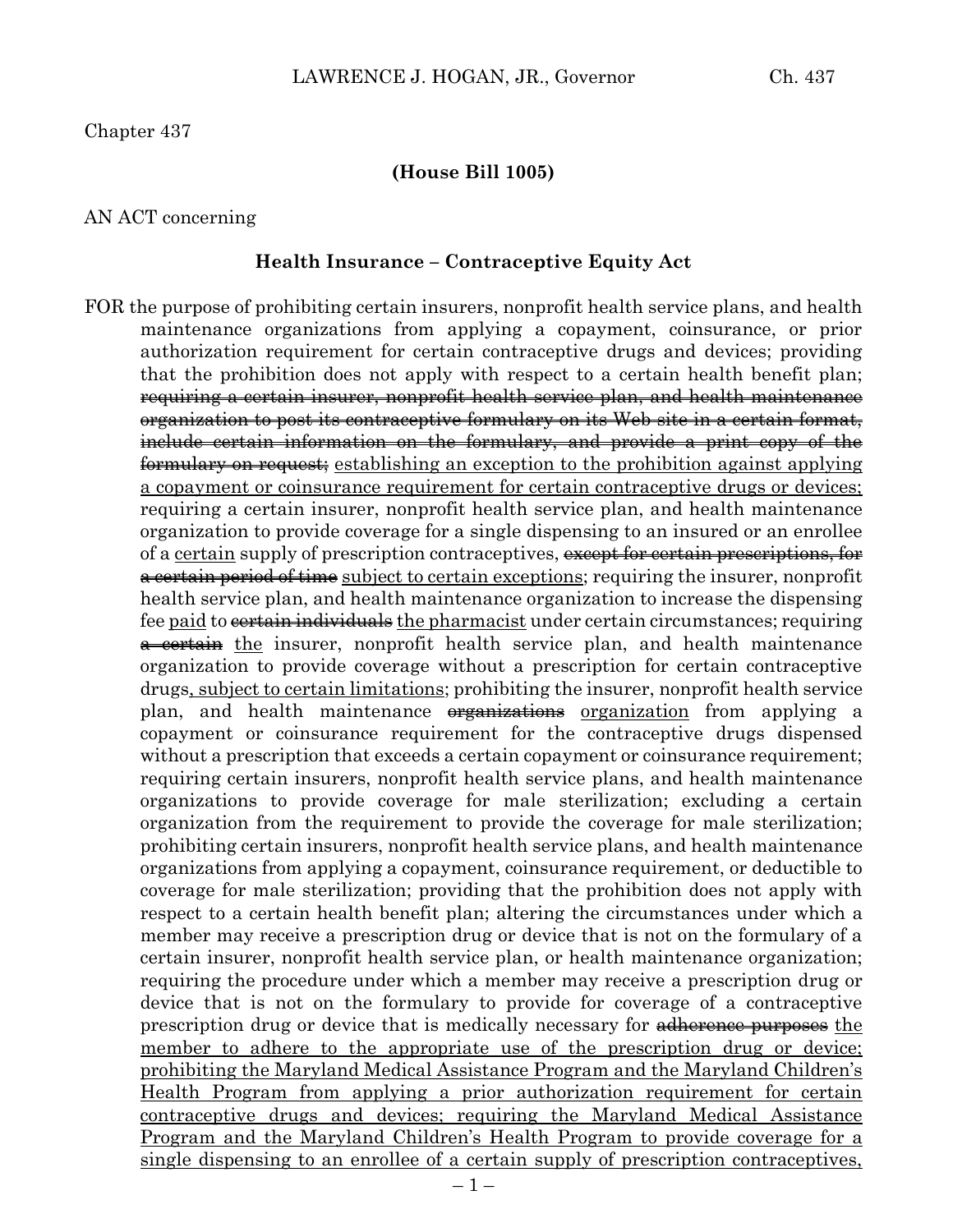subject to a certain exception; defining a certain term; providing for the application of this Act; providing for a delayed effective date; and generally relating to health insurance coverage of contraceptive drugs, devices, and procedures and contraception equity.

BY adding to

Article – Insurance Section 15–826.1 and 15–826.2 Annotated Code of Maryland (2011 Replacement Volume and 2015 Supplement)

BY repealing and reenacting, with amendments,

Article – Insurance Section 15–831 Annotated Code of Maryland (2011 Replacement Volume and 2015 Supplement)

BY adding to

Article – Health – General Section 15–148 Annotated Code of Maryland (2015 Replacement Volume)

SECTION 1. BE IT ENACTED BY THE GENERAL ASSEMBLY OF MARYLAND, That the Laws of Maryland read as follows:

## **Article – Insurance**

**15–826.1.**

**(A) IN THIS SECTION, "AUTHORIZED PRESCRIBER" HAS THE MEANING STATED IN § 12–101 OF THE HEALTH OCCUPATIONS ARTICLE.**

**(B) THIS SECTION APPLIES TO:**

**(1) INSURERS AND NONPROFIT HEALTH SERVICE PLANS THAT PROVIDE COVERAGE FOR CONTRACEPTIVE DRUGS AND DEVICES UNDER INDIVIDUAL, GROUP, OR BLANKET HEALTH INSURANCE POLICIES OR CONTRACTS THAT ARE ISSUED OR DELIVERED IN THE STATE; AND**

**(2) HEALTH MAINTENANCE ORGANIZATIONS THAT PROVIDE COVERAGE FOR CONTRACEPTIVE DRUGS AND DEVICES UNDER INDIVIDUAL OR GROUP CONTRACTS THAT ARE ISSUED OR DELIVERED IN THE STATE.**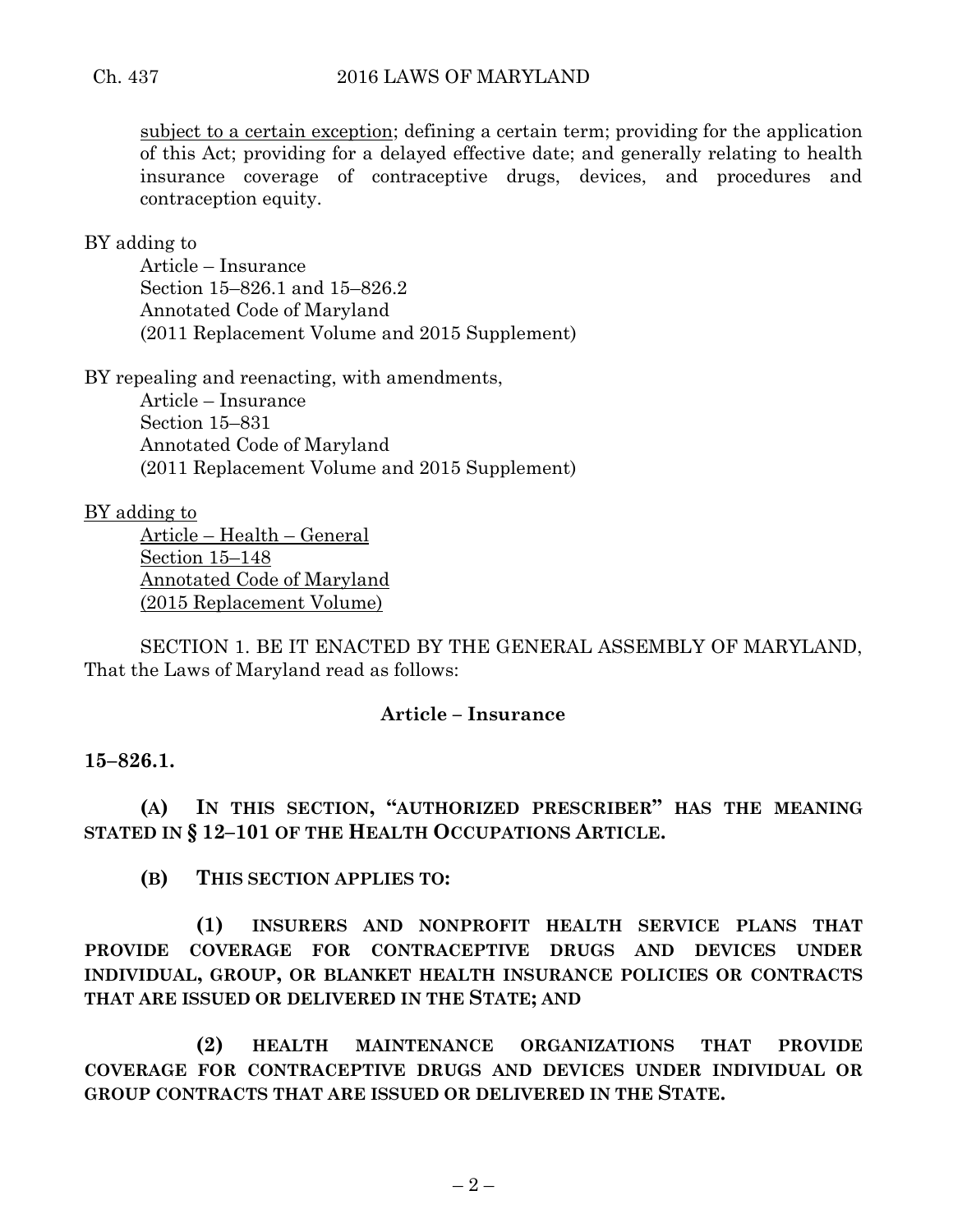**(C) (1) EXCEPT WITH RESPECT THIS SUBSECTION DOES NOT APPLY TO A HEALTH BENEFIT PLAN THAT IS A GRANDFATHERED HEALTH PLAN, AS DEFINED IN § 1251 OF THE AFFORDABLE CARE ACT, AN.**

**(2) AN ENTITY SUBJECT TO THIS SECTION:**

**(I) EXCEPT FOR A DRUG OR DEVICE FOR WHICH THE U.S. FOOD AND DRUG ADMINISTRATION HAS ISSUED A BLACK BOX WARNING, MAY NOT APPLY A PRIOR AUTHORIZATION REQUIREMENT FOR A CONTRACEPTIVE DRUG OR DEVICE THAT IS:**

- **1. A. AN INTRAUTERINE DEVICE; OR**
- **B. AN IMPLANTABLE ROD;**

**2. APPROVED BY THE U.S. FOOD AND DRUG ADMINISTRATION; AND**

**3. OBTAINED UNDER A PRESCRIPTION WRITTEN BY AN AUTHORIZED PRESCRIBER; AND**

**(1) (II) EXCEPT AS PROVIDED IN PARAGRAPH (3) OF THIS SUBSECTION, MAY NOT APPLY A COPAYMENT, COINSURANCE, OR PRIOR AUTHORIZATION COPAYMENT OR COINSURANCE REQUIREMENT FOR A CONTRACEPTIVE DRUG OR DEVICE THAT IS:**

**(I) 1. APPROVED BY THE U.S. FOOD AND DRUG ADMINISTRATION; AND**

**(II) 2. OBTAINED UNDER A PRESCRIPTION WRITTEN BY AN AUTHORIZED PRESCRIBER; BUT.**

**(2) (3) AN ENTITY SUBJECT TO THIS SECTION MAY APPLY A COPAYMENT OR COINSURANCE REQUIREMENT FOR A CONTRACEPTIVE DRUG OR DEVICE THAT, ACCORDING TO THE U.S. FOOD AND DRUG ADMINISTRATION, IS THERAPEUTICALLY EQUIVALENT TO ANOTHER CONTRACEPTIVE DRUG OR DEVICE THAT IS AVAILABLE UNDER THE SAME POLICY OR CONTRACT WITHOUT A COPAYMENT OR COINSURANCE REQUIREMENT.**

**(D) AN ENTITY SUBJECT TO THIS SECTION SHALL:**

**(1) (I) POST ON ITS WEB SITE ITS CONTRACEPTIVE FORMULARY IN A CONSUMER–FRIENDLY FORMAT THAT IS ACCESSIBLE TO INDIVIDUALS SEEKING**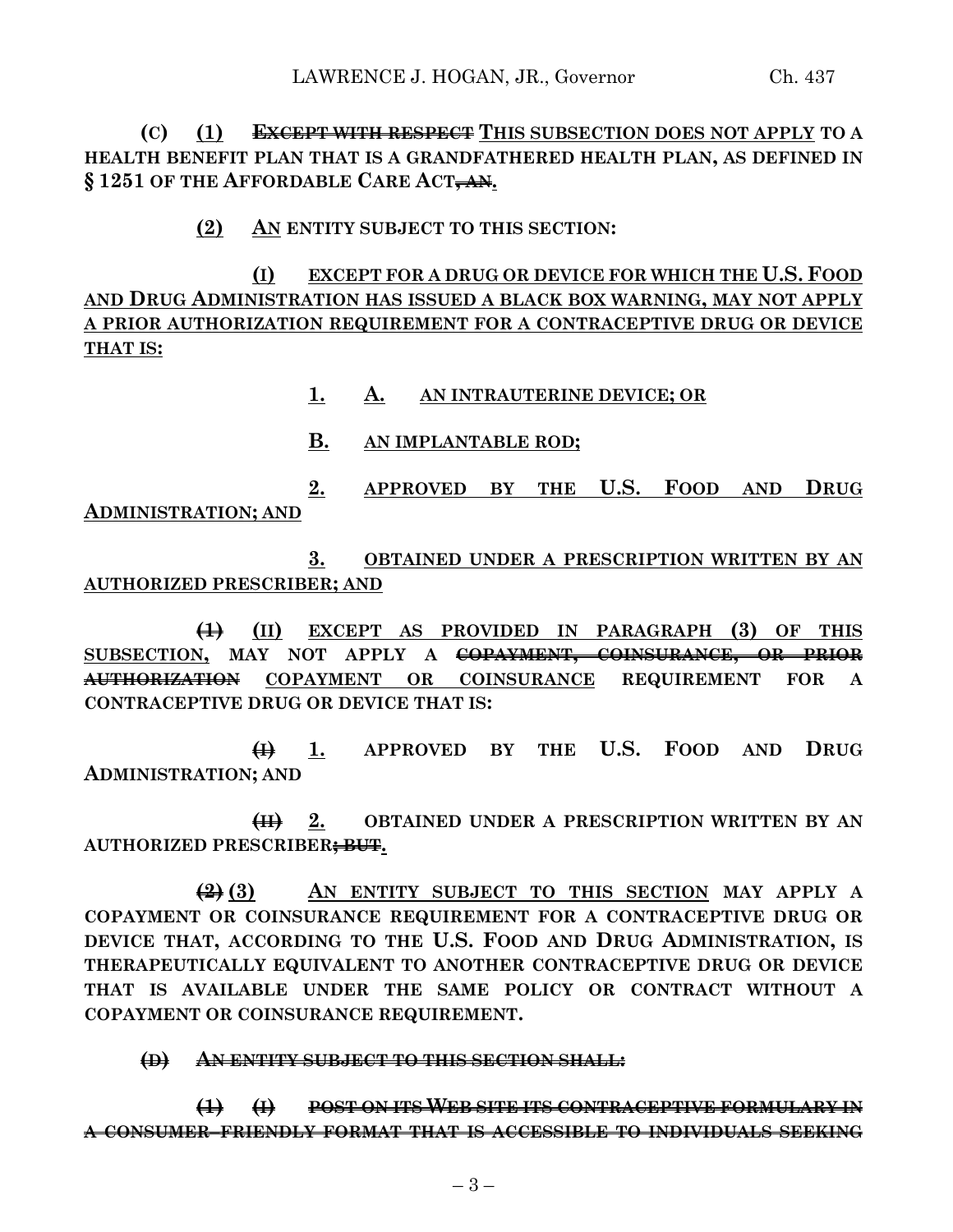**INFORMATION ABOUT COVERAGE FOR CONTRACEPTIVE DRUGS AND DEVICES UNDER THE POLICIES OR CONTRACTS OF THE ENTITY; AND**

**(II) INCLUDE IN THE FORMULARY COMPLETE AND CURRENT INFORMATION ABOUT COST–SHARING REQUIREMENTS FOR CONTRACEPTIVE DRUGS AND DEVICES ON AND OFF THE ENTITY'S FORMULARY; AND**

**(2) PROVIDE A PRINT COPY OF THE CONTRACEPTIVE FORMULARY REQUIRED UNDER ITEM (1) OF THIS SUBSECTION ON REQUEST.**

**(E) (D) (1) EXCEPT AS PROVIDED IN PARAGRAPH (2) PARAGRAPHS (2) AND (3) OF THIS SUBSECTION, AN ENTITY SUBJECT TO THIS SECTION SHALL PROVIDE COVERAGE FOR A SINGLE DISPENSING TO AN INSURED OR AN ENROLLEE OF A SUPPLY OF PRESCRIPTION CONTRACEPTIVES FOR A 13–MONTH 6–MONTH PERIOD.**

**(2) SUBJECT TO § 15–824 OF THIS SUBTITLE, AN ENTITY SUBJECT TO THIS SECTION MAY PROVIDE COVERAGE FOR A SUPPLY OF PRESCRIPTION CONTRACEPTIVES THAT IS FOR LESS THAN A 6–MONTH PERIOD, IF A 6–MONTH SUPPLY WOULD EXTEND BEYOND THE PLAN YEAR.**

**(2) (3) PARAGRAPH (1) OF THIS SUBSECTION DOES NOT APPLY TO THE FIRST 2–MONTH SUPPLY OF PRESCRIPTION CONTRACEPTIVES DISPENSED TO AN INSURED OR AN ENROLLEE UNDER:**

**(I) THE INITIAL FIRST PRESCRIPTION FOR THE CONTRACEPTIVES; OR**

**(II) ANY SUBSEQUENT PRESCRIPTION FOR A CONTRACEPTIVE THAT IS DIFFERENT THAN THE LAST CONTRACEPTIVE DISPENSED TO OR CHANGE IN A PRESCRIPTION FOR CONTRACEPTIVES FOR THE INSURED OR THE ENROLLEE.**

**(3) (4) WHENEVER AN ENTITY SUBJECT TO THIS SECTION INCREASES THE COPAYMENT FOR A SINGLE DISPENSING OF A SUPPLY OF PRESCRIPTION CONTRACEPTIVES FOR A 13–MONTH 6–MONTH PERIOD, THE ENTITY SHALL ALSO INCREASE PROPORTIONATELY THE DISPENSING FEE PAID TO THE PHARMACIST OR OTHER INDIVIDUAL AUTHORIZED BY LAW TO DISPENSE PRESCRIPTION CONTRACEPTIVES.**

**(F) (E) (1) AN SUBJECT TO PARAGRAPH (2) OF THIS SUBSECTION, AN ENTITY SUBJECT TO THIS SECTION:**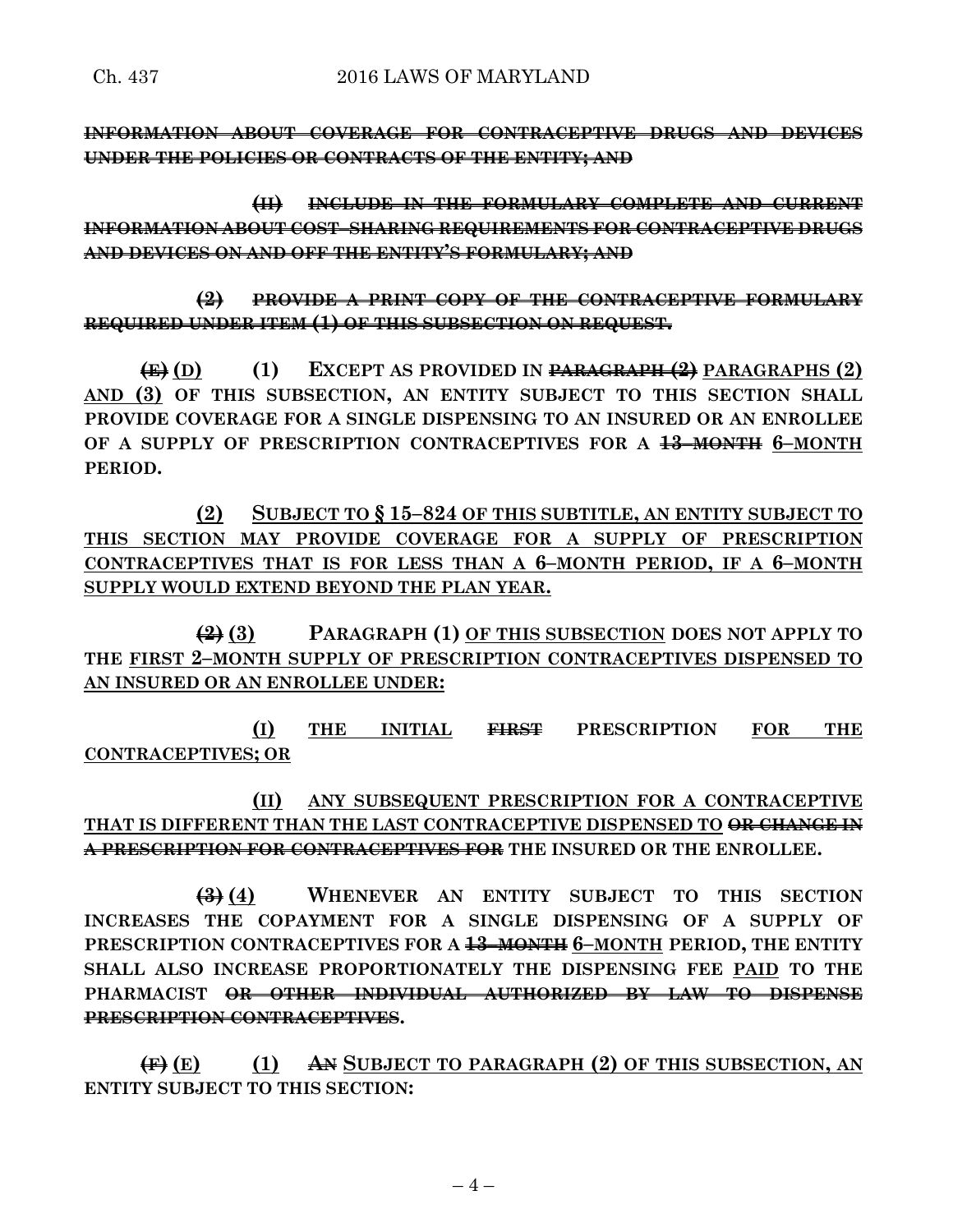**(1) (I) SHALL PROVIDE COVERAGE WITHOUT A PRESCRIPTION FOR ALL CONTRACEPTIVE DRUGS APPROVED BY THE U.S. FOOD AND DRUG ADMINISTRATION AND AVAILABLE BY PRESCRIPTION AND OVER THE COUNTER; AND**

**(2) (II) MAY NOT APPLY A COPAYMENT OR COINSURANCE REQUIREMENT FOR A CONTRACEPTIVE DRUG DISPENSED WITHOUT A PRESCRIPTION UNDER ITEM (I) OF THIS PARAGRAPH THAT EXCEEDS THE COPAYMENT OR COINSURANCE REQUIREMENT FOR THE CONTRACEPTIVE DRUG DISPENSED UNDER A PRESCRIPTION.**

## **(2) AN ENTITY SUBJECT TO THIS SECTION:**

**(I) MAY ONLY BE REQUIRED TO PROVIDE POINT–OF–SALE COVERAGE UNDER PARAGRAPH (1)(I) OF THIS SUBSECTION AT IN–NETWORK PHARMACIES; AND**

## **(II) MAY LIMIT THE FREQUENCY WITH WHICH THE COVERAGE REQUIRED UNDER PARAGRAPH (1)(I) OF THIS SUBSECTION IS PROVIDED.**

**15–826.2.**

**(A) (1) IN THIS SUBSECTION, "GROUP" MEANS A GROUP THAT IS NOT A GROUP COVERED UNDER A HEALTH INSURANCE POLICY OR CONTRACT OR UNDER A HEALTH MAINTENANCE ORGANIZATION CONTRACT ISSUED OR DELIVERED TO A SMALL EMPLOYER, AS DEFINED IN § 31–101 OF THIS ARTICLE.**

**(2) THIS SUBSECTION APPLIES TO:**

**(I) INSURERS AND NONPROFIT HEALTH SERVICE PLANS THAT PROVIDE HOSPITAL, MEDICAL, OR SURGICAL BENEFITS TO GROUPS ON AN EXPENSE–INCURRED BASIS UNDER HEALTH INSURANCE POLICIES OR CONTRACTS THAT ARE ISSUED OR DELIVERED IN THE STATE; AND**

**(II) HEALTH MAINTENANCE ORGANIZATIONS THAT PROVIDE HOSPITAL, MEDICAL, OR SURGICAL BENEFITS TO GROUPS UNDER CONTRACTS THAT ARE ISSUED OR DELIVERED IN THE STATE.**

**(3) THIS SUBSECTION DOES NOT APPLY TO AN ORGANIZATION THAT REQUESTS AND RECEIVES AN EXCLUSION FROM COVERAGE UNDER § 15–826(C) OF THIS SUBTITLE.**

**(4) AN ENTITY SUBJECT TO THIS SUBSECTION SHALL PROVIDE COVERAGE FOR MALE STERILIZATION.**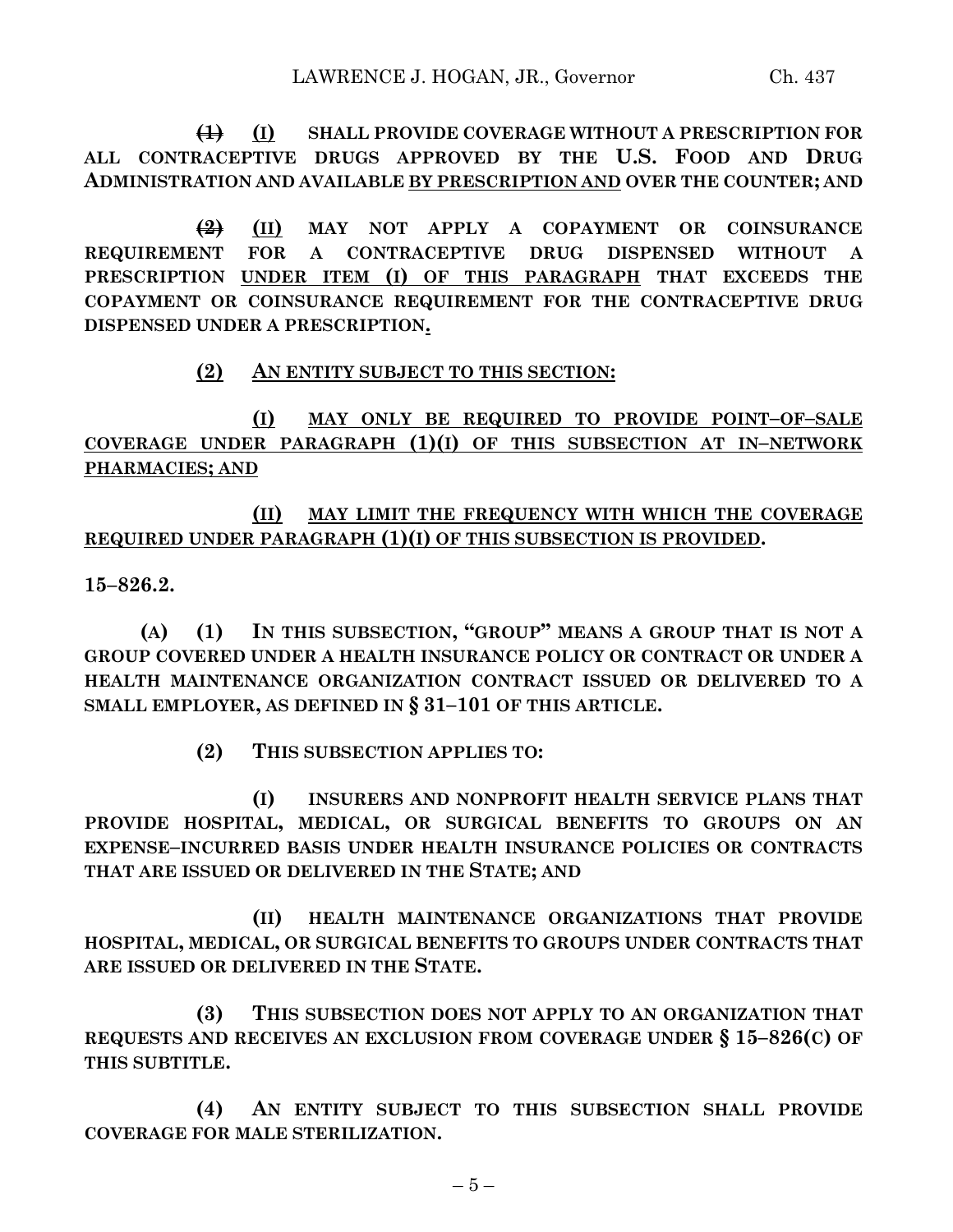**(B) (1) THIS SUBSECTION APPLIES TO:**

**(I) INSURERS AND NONPROFIT HEALTH SERVICE PLANS THAT PROVIDE COVERAGE FOR MALE STERILIZATION UNDER INDIVIDUAL, GROUP, OR BLANKET HEALTH INSURANCE POLICIES OR CONTRACTS THAT ARE ISSUED OR DELIVERED IN THE STATE; AND**

**(II) HEALTH MAINTENANCE ORGANIZATIONS THAT PROVIDE COVERAGE FOR MALE STERILIZATION UNDER INDIVIDUAL OR GROUP CONTRACTS THAT ARE ISSUED OR DELIVERED IN THE STATE.**

**(2) EXCEPT WITH RESPECT TO A HEALTH BENEFIT PLAN THAT IS A GRANDFATHERED HEALTH PLAN, AS DEFINED IN § 1251 OF THE AFFORDABLE CARE ACT, AN ENTITY SUBJECT TO THIS SUBSECTION MAY NOT APPLY A COPAYMENT, COINSURANCE REQUIREMENT, OR DEDUCTIBLE TO COVERAGE FOR MALE STERILIZATION.**

15–831.

(a) (1) In this section the following words have the meanings indicated.

(2) "Authorized prescriber" has the meaning stated in § 12–101 of the Health Occupations Article.

(3) "Formulary" means a list of prescription drugs or devices that are covered by an entity subject to this section.

(4) (i) "Member" means an individual entitled to health care benefits for prescription drugs or devices under a policy issued or delivered in the State by an entity subject to this section.

(ii) "Member" includes a subscriber.

(b) (1) This section applies to:

(i) insurers and nonprofit health service plans that provide coverage for prescription drugs and devices under individual, group, or blanket health insurance policies or contracts that are issued or delivered in the State; and

(ii) health maintenance organizations that provide coverage for prescription drugs and devices under individual or group contracts that are issued or delivered in the State.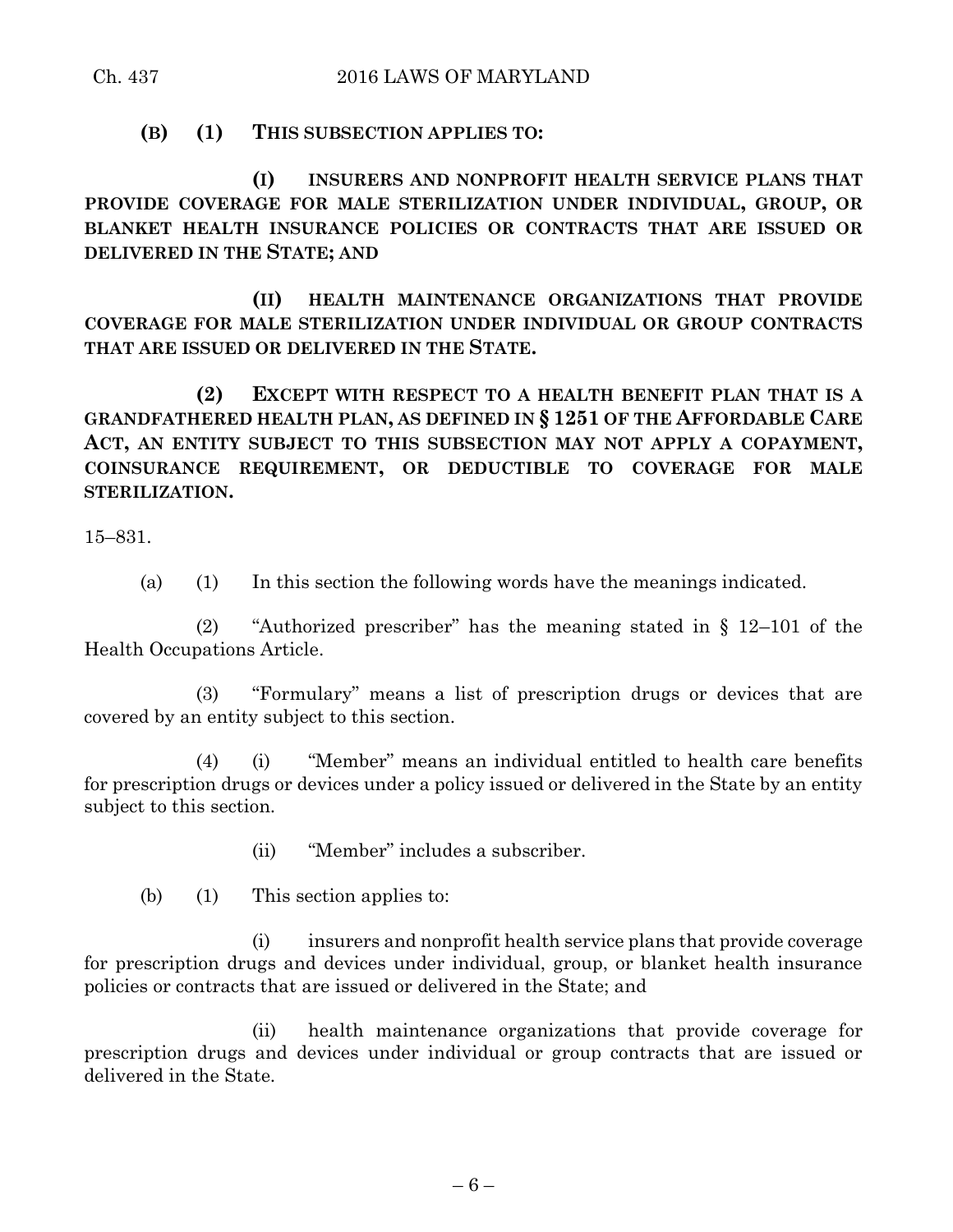(2) An insurer, nonprofit health service plan, or health maintenance organization that provides coverage for prescription drugs and devices through a pharmacy benefit manager is subject to the requirements of this section.

(3) This section does not apply to a managed care organization as defined in § 15–101 of the Health – General Article.

(c) Each entity subject to this section that limits its coverage of prescription drugs or devices to those in a formulary shall establish and implement a procedure by which a member may receive a prescription drug or device that is not in the entity's formulary in accordance with this section.

(d) The procedure shall provide for coverage for a prescription drug or device that is not in the formulary if, in the judgment of the authorized prescriber:

(1) there is no equivalent prescription drug or device in the entity's formulary; **[**or**]**

(2) an equivalent prescription drug or device in the entity's formulary:

(i) has been ineffective in treating the disease or condition of the member; or

(ii) has caused or is likely to cause an adverse reaction or other harm to the member**; OR**

## **(3) FOR A CONTRACEPTIVE PRESCRIPTION DRUG OR DEVICE, THE PRESCRIPTION DRUG OR DEVICE THAT IS NOT ON THE FORMULARY IS MEDICALLY NECESSARY FOR ADHERENCE PURPOSES THE MEMBER TO ADHERE TO THE APPROPRIATE USE OF THE PRESCRIPTION DRUG OR DEVICE**.

(e) A decision by an entity subject to this section not to provide access to or coverage of a prescription drug or device in accordance with this section constitutes an adverse decision as defined under Subtitle 10A of this title if the decision is based on a finding that the proposed drug or device is not medically necessary, appropriate, or efficient.

## **Article – Health – General**

## **15–148.**

# **(A) EXCEPT FOR A DRUG OR DEVICE FOR WHICH THE U.S. FOOD AND DRUG ADMINISTRATION HAS ISSUED A BLACK BOX WARNING, THE PROGRAM AND THE MARYLAND CHILDREN'S HEALTH PROGRAM MAY NOT APPLY A PRIOR AUTHORIZATION REQUIREMENT FOR A CONTRACEPTIVE DRUG OR DEVICE THAT IS:**